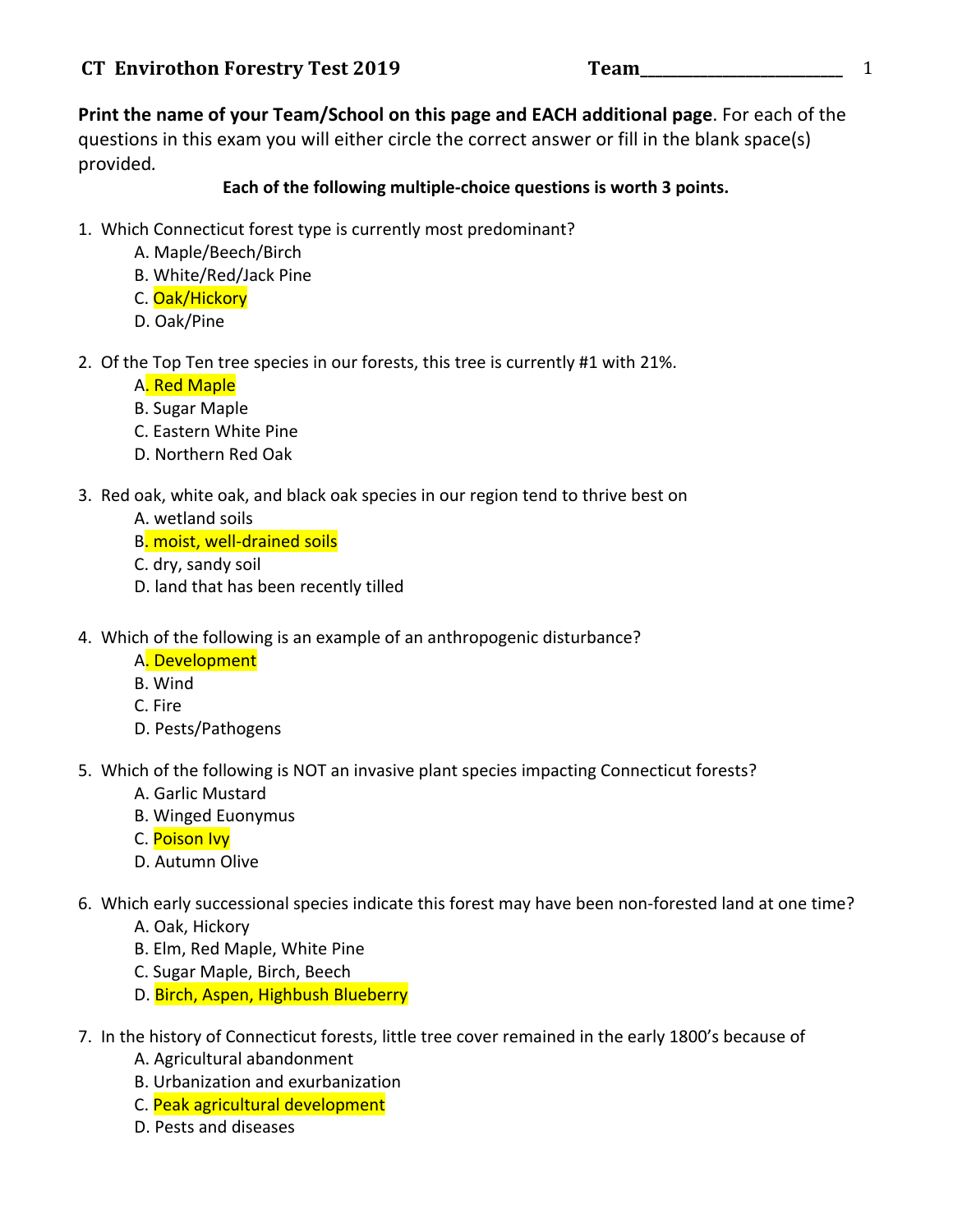# **CT Envirothon Forestry Test 2019 Team\_\_\_\_\_\_\_\_\_\_\_\_\_\_\_\_\_\_\_\_\_\_\_\_\_\_\_** 2

8. Which of the following machines is used on terrain that is too steep for conventional logging equipment?

- A. Skidder
- B. Yarder
- C. Wood splitter
- D. Delimber

9. Which of the following machines can cut, gather and cluster logs together?

- A. Log Loader
- B. Delimber
- C. Feller Buncher
- D. Skidder

10. Which of the following is most important to determine quality of sawtimber trees?

- A. Tree age
- B. Straight trunk
- C. Location
- D. Crown size.

# *Questions #11-20 relate to specific trees or areas marked in this forest.*

- 11. Tree A shows evidence of damage mostly by
	- A. Woodpeckers
	- B. Emerald Ash Borer
	- C. Deer
	- D. Rodents

### *We depend on Connecticut forests in many ways. What product might we get from Tree B and Tree C?*

### 12. **Tree B** might produce

- A. Maple sugar
- B. Ship masts
- C. Turpentine
- D. Witch Hazel Lotion

### 13. **Tree C** might produce

- A. Maple Sugar
- B. Ship hulls
- C. Turpentine
- D. Soda

14. Many of the trees in the overstory in Area D are hardwoods. If the landowner is interested in producing timber, which of these is the best treatment for this area?

- A. Shelterwood
- B. Seed tree
- C. Pruning
- D. Crop tree release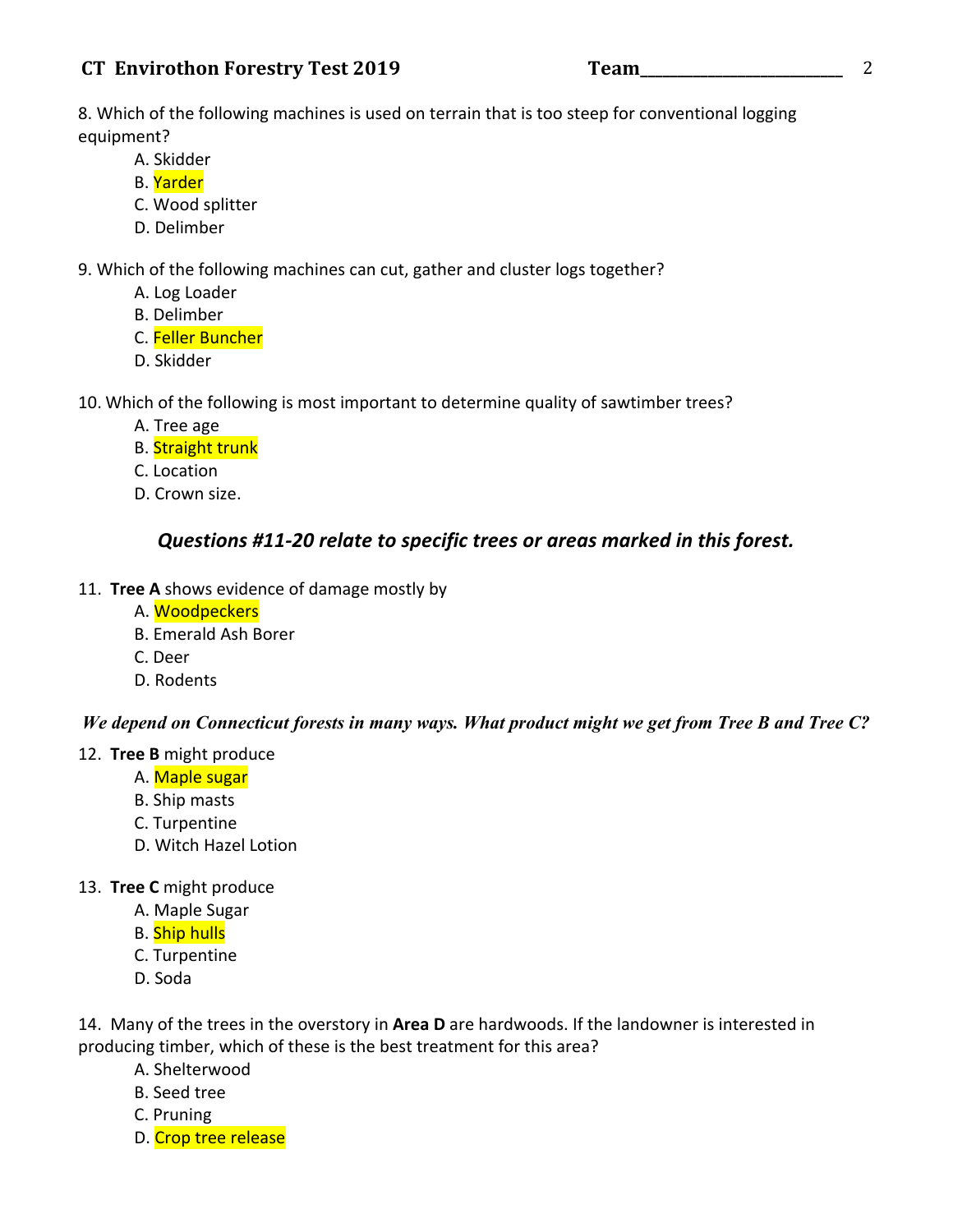# For questions #15-17, Area E is both sides of the trail.

15. Tree species found in Area E that are usually NOT found in older forest in our region are:

- A. Oak
- B. Pine
- C. Maple
- D. Aspen

16. If the owner of the forest is considering growing softwoods in Area E, which silviculture treatment would facilitate this best?

- A. Group selection
- B. Single tree selection
- C. Clearcut
- D. Controlled Burn

17. If the landowner is interested in managing with wildlife in mind, particularly to encourage trees that produce hard mast, which of these species would be best to encourage in Area E for hard mast production? 

- A. Red maple
- B. Sugar maple
- C. White oak
- D. White pine

# *Follow the signs to Area F, near the wetland, for questions # 18-20.*

18. In Area F, which silviculture treatment would have the LEAST impact on the forested wetland?

- A. Controlled burn
- B. Overstory removal
- C. Group Selection
- D. Single tree selection

19. In Area F, which silviculture treatment would have the MOST impact on the forested wetland?

- A. Single tree selection
- **B.** Group Selection
- C. Seed tree
- D. Shelterwood
- 20. The stand of trees along the edge of **Area F**, above the wetland area, is a
	- A. Native Groundlayer
	- B. Riparian Buffer
	- C. Shelterwood
	- D. Pioneer species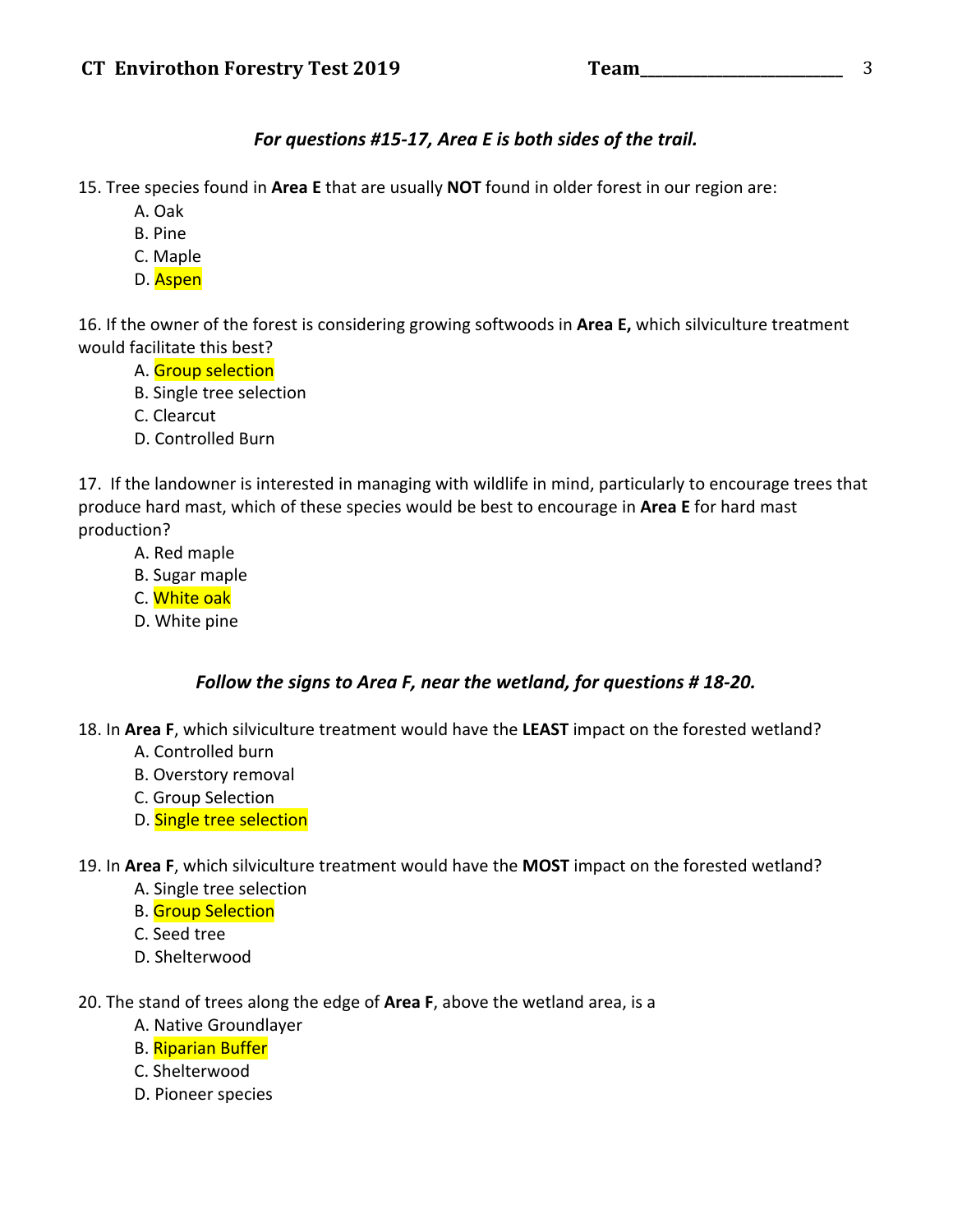# **Site 1: Standing Tree and Log Measurement**

Use common or scientific names to fill in the blanks - or circle the one best answer choice. Use the Tree Scale Stick and Log Scale Stick as needed for measurements.

### Each correct answer is worth 2 pts.

|                                                                                                                                      | <b>White Oak (Quercus alba)</b><br>1. Tree $#1$ is a                                                                                                                            |  |  |  |
|--------------------------------------------------------------------------------------------------------------------------------------|---------------------------------------------------------------------------------------------------------------------------------------------------------------------------------|--|--|--|
|                                                                                                                                      | 20''<br>22"<br>18"<br>24''<br>26''<br>2. Tree #1's dbh is:                                                                                                                      |  |  |  |
|                                                                                                                                      | 3. Tree #1's merchantable height as measured to the nearest one-half 16 foot log is:<br>$2 - 1/2$<br>$3 - 1/2$<br>$\overline{2}$<br>3<br>$\mathbf{1}$                           |  |  |  |
|                                                                                                                                      | 171<br>4. Tree #1's volume is<br>board feet.                                                                                                                                    |  |  |  |
|                                                                                                                                      | 5. Tree #2 is a Bigtooth Aspen (Populus grandidentata)                                                                                                                          |  |  |  |
|                                                                                                                                      | 14"<br>16"<br>18''<br>6. Tree #2's dbh is:<br>12"<br>20''                                                                                                                       |  |  |  |
|                                                                                                                                      | <b>ACCEPT 100-120</b><br>7. Tree #2's volume is<br>board feet.                                                                                                                  |  |  |  |
|                                                                                                                                      | 8. Tree #3 is a Black Oak (Quercus velutina)                                                                                                                                    |  |  |  |
|                                                                                                                                      | 9. Tree #3 is a species most susceptible to damage from which of the following pests:<br>A. Emerald Ash Borer<br>B. Gypsy Moth<br>C. Asian Longhorn Beetle<br>D. Woolly Adelgid |  |  |  |
| <b>110</b><br>10. The 8 ft. log has how many merchantable board feet?                                                                |                                                                                                                                                                                 |  |  |  |
| 11. Tree #4 best fits which of the following criteria:<br>A. Provides for hard mast (1" nuts), excellent for veneer when fully grown |                                                                                                                                                                                 |  |  |  |

- B. Provides for soft mast (1" berries), excellent for saw logs when fully grown
- C. Provides for soft mast  $(1/4"$  berries), excellent for softwood applications, climax species
- D. Provides for hard mast (1/4" nuts), excellent for tool handles, shade tolerant
- 12. Tree #5 best fits which of the following criteria:
	- A. Highly adaptable species that can grow in swamps or uplands, soft mast, very common
	- B. Highly specialized species requiring these environmental conditions, hard mast, rare
	- C. A softwood and soft mast provider for wildlife, rarely found with single trunks, common
	- D. A hardwood and hard mast provider for wildlife, very common